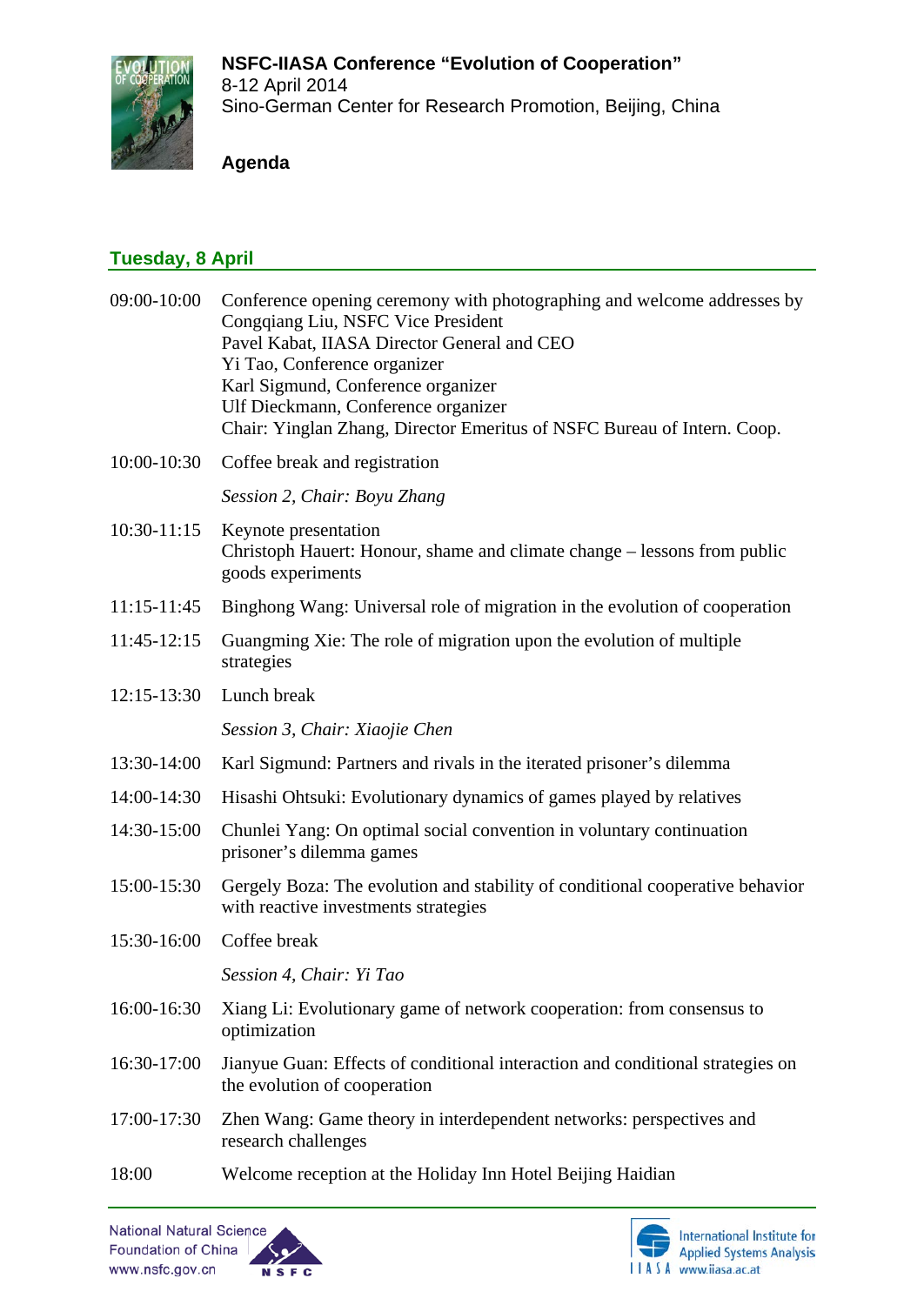

Sino-German Center for Research Promotion, Beijing, China

#### **Agenda**

## **Wednesday, 9 April**

*Session 5, Chair: Karl Sigmund*

- 09:00-09:30 Ulf Dieckmann: Propitious punishment
- 09:30-10:00 Tatsuya Sasaki: Pool reward and punishment in public good games
- 10:00-10:30 Xiaojie Chen: First carrot, then stick: how the adaptive hybridization of incentives promotes cooperation
- 10:30-11:00 Coffee break

*Session 6, Chair: Ulf Dieckmann*

- 11:00-11:30 Yoh Iwasa: Modeling socio-economic aspects of ecosystem management and biodiversity conservation
- 11:30-12:00 Cong Li: Cooperation and evolutionary dynamics in the public goods game with institutional incentives
- 12:00-13:00 Lunch break
- 13:00-14:00 Poster session *Session 7, Chair: Boyu Zhang*
- 14:00-14:30 Yi Tao: The role of exemplar in promoting cooperation
- 14:30-15:00 Xiudeng Zheng: Significance of the one-third law and the evolution of cooperation
- 15:00-15:30 Joung-Hun Lee: Games of corruption: how to suppress illegal logging
- 15:30-16:00 Coffee break

*Session 8, Chair: Xiaojie Chen*

- 16.00-16.30 Xiaofan Wang: Social learning in complex networks
- 16:30-17:00 Yongkui Liu: Social selection in spatial public goods games
- 17:00-17:30 Te Wu: Coevolution of contingent cooperation and tag diversity





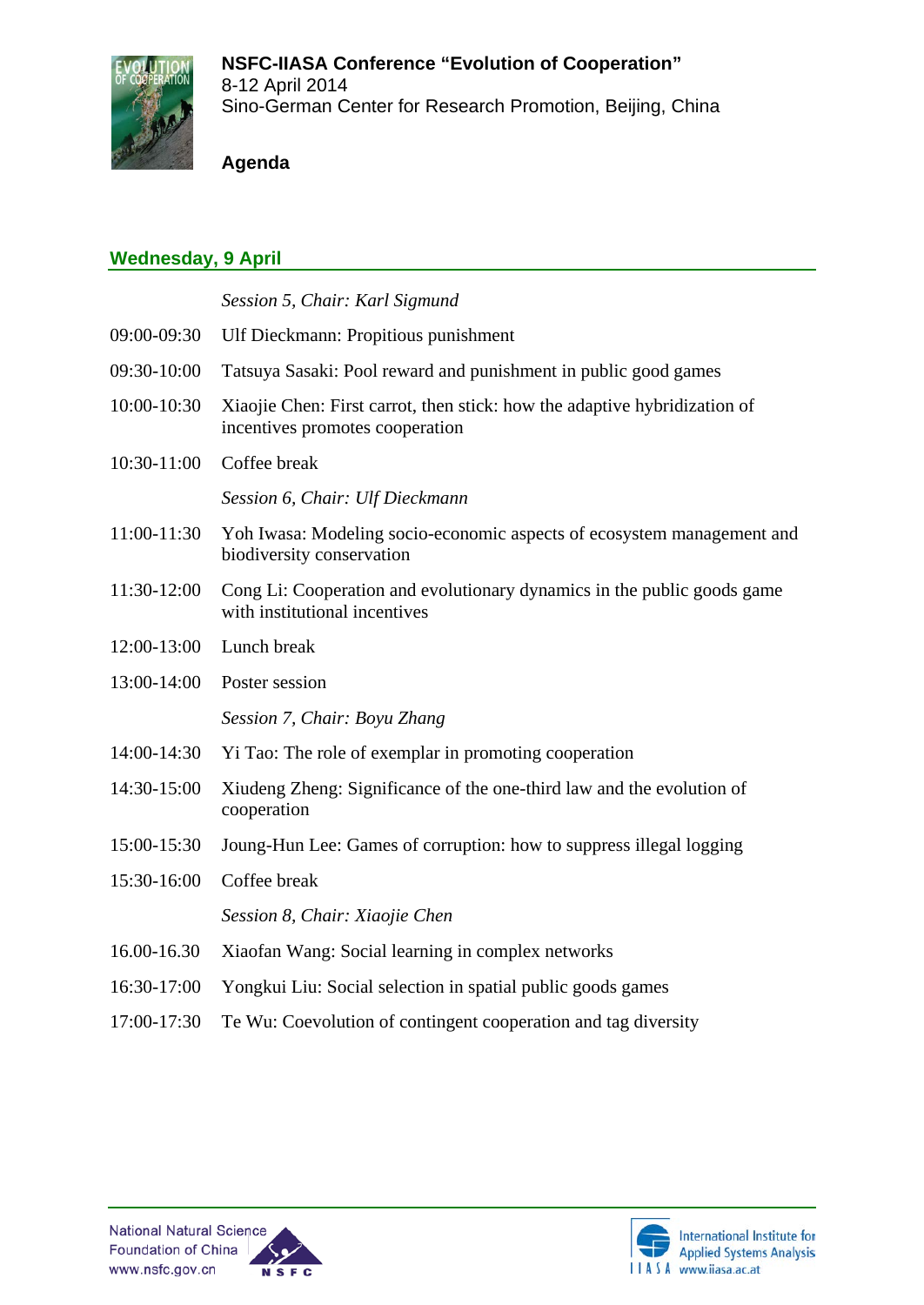# **NSFC-IIASA Conference "Evolution of Cooperation"**



8-12 April 2014 Sino-German Center for Research Promotion, Beijing, China

#### **Agenda**

## **Thursday, 10 April**

*Session 9, Chair: Yi Tao*

| 09:00-09:45 Keynote presentation<br>Jorge M. Pacheco: Climate change: governance, cooperation and self-<br>organization |
|-------------------------------------------------------------------------------------------------------------------------|
|                                                                                                                         |

- 09:45-10:15 Ádám Kun: Resource heterogeneity can facilitate cooperation
- 10:15-10:45 Boyu Zhang: Evolutionary stability and the evolution of cooperation on heterogeneous graphs
- 10:45-11:15 Coffee break

*Session 10, Chair: Karl Sigmund*

- 11:15-11:45 Zengru Di: Stability of mixed-strategy-based iterative logit quantal response dynamics in game theory
- 11:45-12:15 Jinshan Wu: Cooperation in social learning
- 12:15-13:30 Lunch break

*Session 11, Chair: Ulf Dieckmann*

- 13:30-14:00 Ruiwu Wang: Asymmetry and indeterminacy selection in evolution of cooperation
- 14:00-14:30 Riccardo Pansini: Cooperation in wild vervet monkeys: partner choice strategy displayed during an experiment implementing the matching market design
- 14:00-14:30 Satoshi Uchida: Private judgment and assessment error in indirect reciprocity
- 14:00-14:30 Åke Brännström: The role of synergy and group size in the evolution of cooperation
- 15:30-16:00 Coffee break

*Session 12, Chair: Yinglan Zhang*

- 16.00-16.30 Jinhu Lü: When structure meets function in evolutionary dynamics on complex networks
- 16:30-17:00 Zhigang Cao: Fashion and homophily
- 17:00-17:30 Wenxu Wang: Reconstructing networked evolutionary games from time series
- 18:00 Festive conference dinner at the Meizhou Dongpo Restaurant